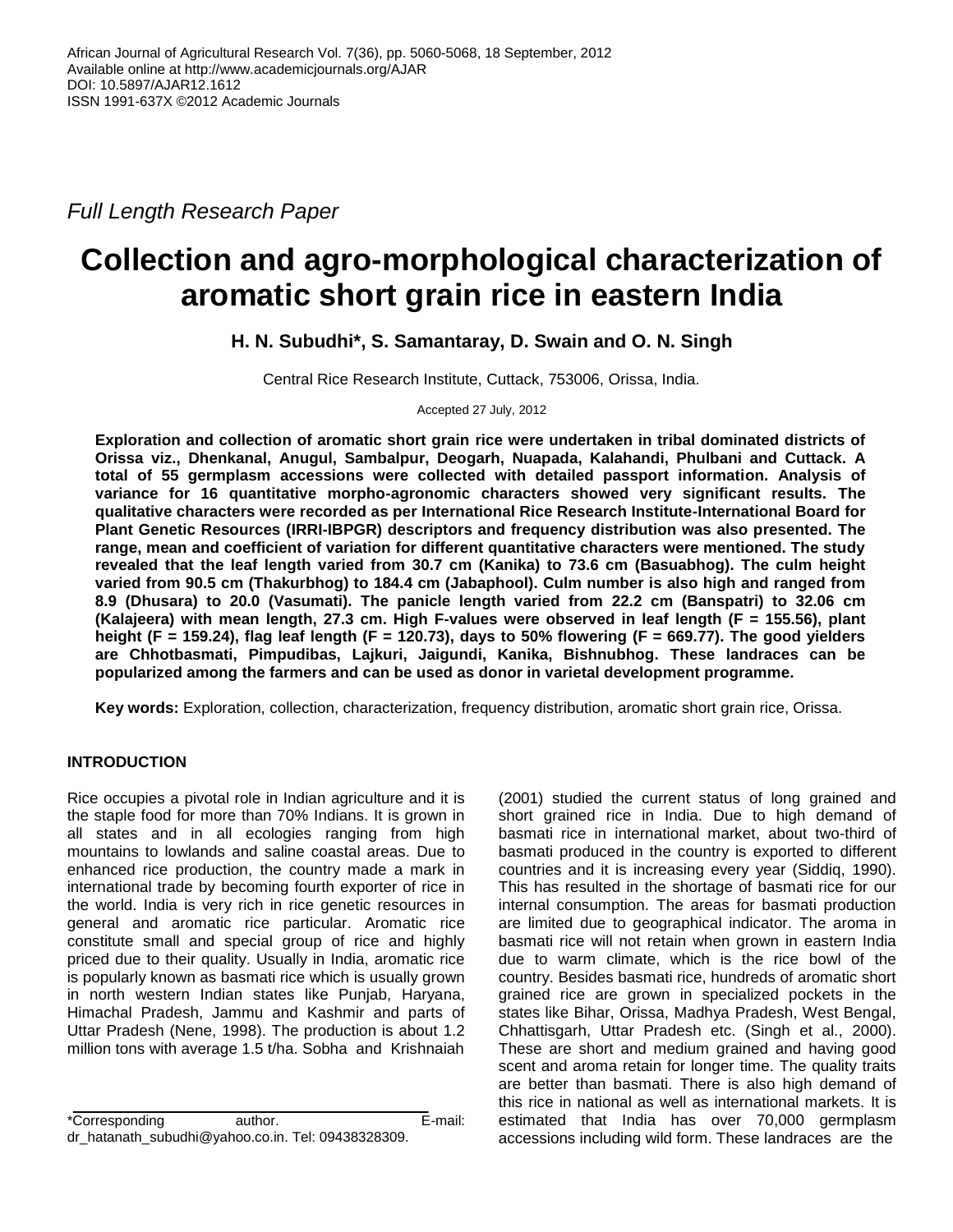reservoir of many useful genes (Siddiq, 1992). But the large-scale spread of high yielding varieties has replaced the traditional varieties leading to narrow genetic base, loss and shrinkage in the areas of local varieties (Hore, 2005; Rana et al., 2009). Jepore tract of Orissa is the putative secondary centre of origin of cultivated rice and having greatest variability (Richharia, 1979). In addition to these, Chhattisgarh is having greatest diversity of rice including aromatic rice (Bisne and Sarawgi, 2008). More than 100 of traditional landraces of aromatic rice with pleasant aroma are grown in different parts of the state and their diversity and quality traits were studied (Das, 2009; Das et al., 2003). So, it is high time to collect and evaluate the valuable germplasm to find some useful gene and their conservation before further extinction. Realizing this, Singh and Nagar (1996) studied the improvement of indigenous scented rice. But the farmers are not growing these varieties because of low yield and lack of marketing facility. Now, realizing the demand in the market, to improve the economy of farmers, efforts are being started to collect, characterize and evaluate the aromatic short grain rice in the state of Orissa for documentation and to find suitable donors for different traits which are prerequisite for varietal development. Singh et al. (2010) and Nayak et al. (2001) studied the variability and correlation in scented rice of Orissa, respectively. Mallick et al. (1994) studied the agromorphological characters in aromatic short grain rice of Orissa. The promising cultivars will be popularized among the farmers to uplift the economy of rice farmers of eastern India.

#### **MATERIALS AND METHODS**

The seeds of 55 aromatic rice accessions and one check variety were shown in the nursery bed. Twenty-five (25) days old seedlings were transplanted in the field during wet seasons (June to December) 2009 and 2010. The design used was randomized block design with two replications. The spacing was  $15 \times 20$  cm. Each plot was 3.0 m 2 . The fertilizer dose of N:P:K was 60:30:30. Vasumati (long slender released variety) is used as local check. Both qualitative and quantitative characters were recorded according to International Rice Research Institute-International Board for Plant Genetic Resources (IRRI-IBPGR) descriptors in randomly selected 10 plants in each replication at different stages of crop growth (Anonymous, 1980). The data were statistically analyzed. The quantitative characters like leaf length (cm), leaf width (cm), ligule length (cm), plant height (cm), culm number, panicle length (cm), flag leaf length (cm), flag leaf width (cm), 1000 grain weight (g), panicle weight (g), grains/panicle, sterility percentage, grain length (mm), grain breadth (mm), days to 50% flowering, single plant yield (g) etc. were recorded during this experiment to find out better cultivars for the farmers and donors for varietal development. The qualitative characters are shown in Table 4 with their frequency distribution.

#### **Exploration and collection**

Due to spread of high yielding varieties, local cultivars in general and aromatic short grain rice landraces in particular are becoming

extinct. So, exploration and collection programme was undertaken under the auspices of Central Rice Research Institute, Cuttack in the tribal districts like Dhenkanal, Anugul, Sambalpur, Deogarh, Nuapada, Kalahandi, Phulbani and Cuttack to document the information about aromatic short grain rice (Figure 1). The seed samples were collected from the farmers' fields/farm yards/threshing floor with all passport information and local uses about the paddy variety from the farmers. Total 55 rice landraces were collected during the collection mission. The detail list is shown in Table 1. These landraces were collected from rainfed areas of tribal dominated districts of Orissa. The tribal communities are now growing the valuable germplasm for their own consumption for special occasions and also maintaining these every year. They are also cultivating these cultivars by applying farmyard manure only and no inorganic fertilizer. The cultivars like Dubraj are cultivated in different tribal districts of western Orissa. But Kalajeera is grown in all districts of Orissa. Although these are grown as same name, there is much variability among the landraces.

## **RESULTS AND DISCUSSION**

#### **Morpho-agronomic characterization**

#### *Qualitative characters*

The qualitative characters like blade pubescence, blade colour, auricle colour, auricle shape, leaf angle, culm angle, culm strength, panicle type, flag leaf angle, panicle exertion, apiculus colour, stigma colour, lemma palea colour, awning etc. were recorded according to IRRI-IBPGR descriptors. Both qualitative and quantitative characters were recorded in different growth stages. It was observed that there is no much variation in qualitative characters. In all the cultivars, blade is pubescent and blade colour is green. The ligule shape is cleft and culm strength is weak. In most of the landraces, the flag leaf is droopy and panicle exertion is fully exerted. The landraces viz., Dubraj, Vasumati and Sunka basmati are having awn. Dubraj is very popular in western Orissa. Kalajeera is a very popular landraces and cultivated in all the districts and having black lemma and palea, better cooking quality and retain aroma for longer period. In most cases, the apiculus colour is black. Kalikati is highly scented landraces with brown lemma palea colour. Jabaphool is highly scented and popular landraces in western Orissa and having high market price. The landraces like Najkuri, Basuabhog, Ramchandra bhog, Surguja, Kalkati, Maharaji, Bindli, Imp.Raskadam and Lalchandan are having brown lemma palea colour.

## *Quantitative characters*

The analysis of variance showed that the variation of each character is very significant having maximum variability (Table 2). The range, mean value, coefficient of variation and standard deviation of different quantitative characters are shown in Table 3. The frequency distributions of quantitative characters are shown in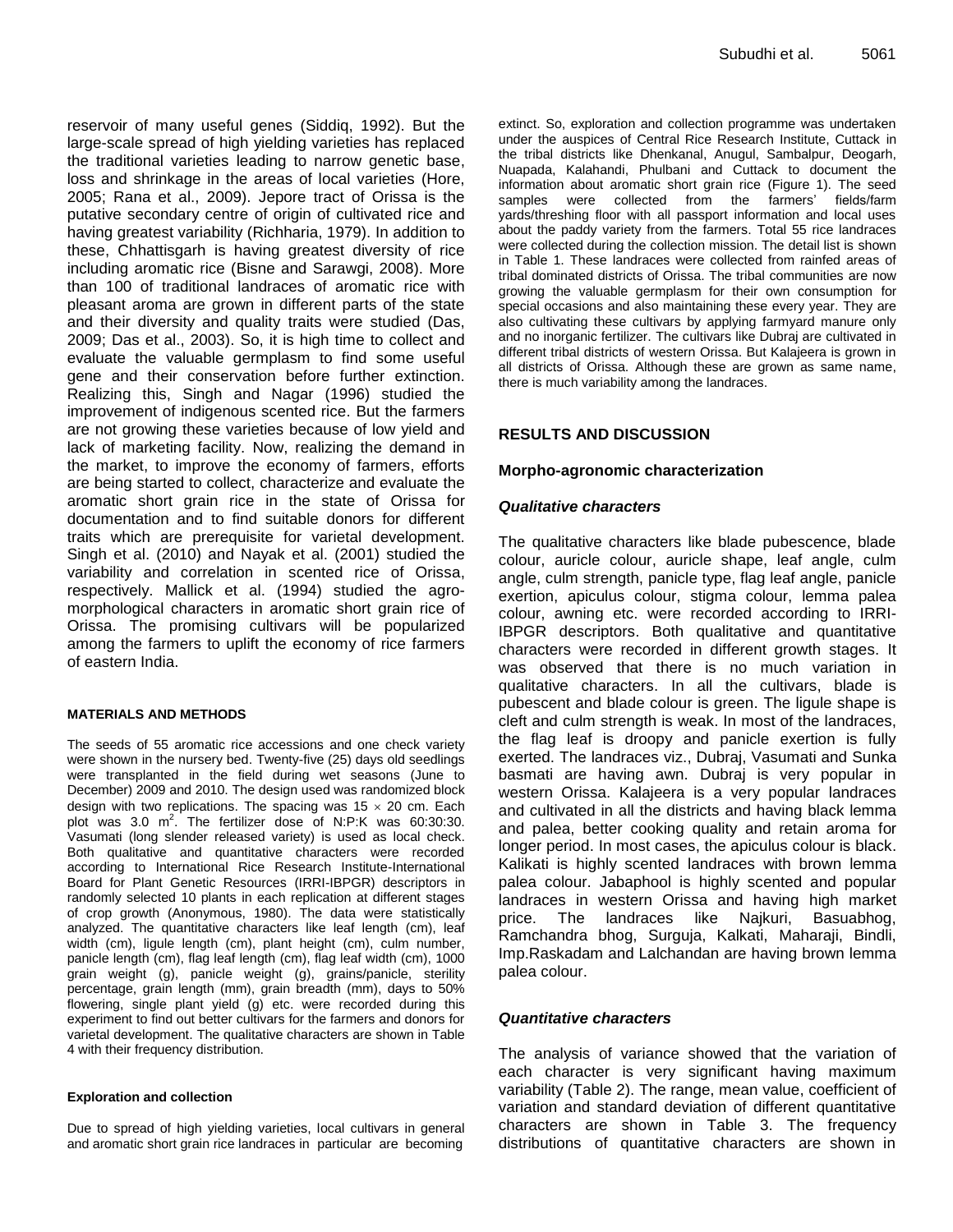

**Figure 1.** Map of Orissa showing the route of exploration programme.

**Table 1.** List of aromatic short grain rice land races collected from different districts of Orissa.

| S/N               | <b>Collector No.</b> | Name of cultivars | Name of district | <b>State</b> | Country | Altitude (fts) | Latitudes (N)          | Longitude (E)          |
|-------------------|----------------------|-------------------|------------------|--------------|---------|----------------|------------------------|------------------------|
|                   | $HS-1$               | Basmati-1         | Dhenkanal        | Orissa       | India   | 75             | $21°9^1$               | 86°2 <sup>1</sup>      |
| 2                 | $HS-2$               | Kanika            | Dhenkanal        | Orissa       | India   | 86             | 21°1                   | 86°1 <sup>1</sup>      |
| 3                 | $HS-6$               | Kalajeera-1       | <b>Dhenkanal</b> | Orissa       | India   | 90             | 21°9                   | 85°95                  |
| 4                 | $HS-11$              | Najkuri,          | <b>Dhenkanal</b> | Orissa       | India   | 89             | 21°2                   | $85^{\circ}60^{\circ}$ |
| 5                 | <b>HS-19</b>         | Desi basamati.    | Dhenkanal        | Orissa       | India   | 121            | $21°8^1$               | 85°84'                 |
| 6                 | $HS-21$              | Basmati-2         | Dhenkanal        | Orissa       | India   | 242            | 21°7'                  | 85°82 <sup>1</sup>     |
|                   | <b>HS-30</b>         | Pimpudibas        | <b>Dhenkanal</b> | Orissa       | India   | 246            | $21^{\circ} 9^1$       | 85°90'                 |
| 8                 | <b>HS-32</b>         | Laxmibilas        | <b>Dhenkanal</b> | Orissa       | India   | 241            | 21°5'                  | 85°2 <sup>1</sup>      |
| 9                 | <b>HS-35</b>         | Krushnabhog       | <b>Dhenkanal</b> | Orissa       | India   | 145            | $20^{\circ}85^{\circ}$ | $85^{\circ}75^{\circ}$ |
| 10                | <b>HS-36</b>         | Sunka basmati     | <b>Dhenkanal</b> | Orissa       | India   | 201            | $21°5^1$               | $85^{\circ}74^{\circ}$ |
| 11                | <b>HS-37</b>         | Chotabasmati      | Dhenkanal        | Orissa       | India   | 222            | $20^{\circ}80^1$       | 85°82 <sup>1</sup>     |
| $12 \overline{ }$ | $HS-43$              | <b>Dhalajeera</b> | Anugul           | Orissa       | India   | 564            | $20°85$ <sup>1</sup>   | $85^{\circ}23^{1}$     |
| 13                | <b>HS-47</b>         | Basmati-3         | Anugul           | Orissa       | India   | 622            | $20^{\circ}75^{\circ}$ | $85^{\circ}22^{1}$     |
| 14                | <b>HS-50</b>         | Kalajeera-2       | Anugul           | Orissa       | India   | 589            | $20^{\circ}52^1$       | $85^{\circ}20^{1}$     |
| 15                | <b>HS-52</b>         | Nanu              | Anugul           | Orissa       | India   | 560            | $20^{\circ}45^{\circ}$ | $85^{\circ}17^{\circ}$ |
| 16                | <b>HS-53</b>         | Basuabhog         | Anugul           | Orissa       | India   | 595            | 20°93 <sup>1</sup>     | $85^{\circ}15^{\circ}$ |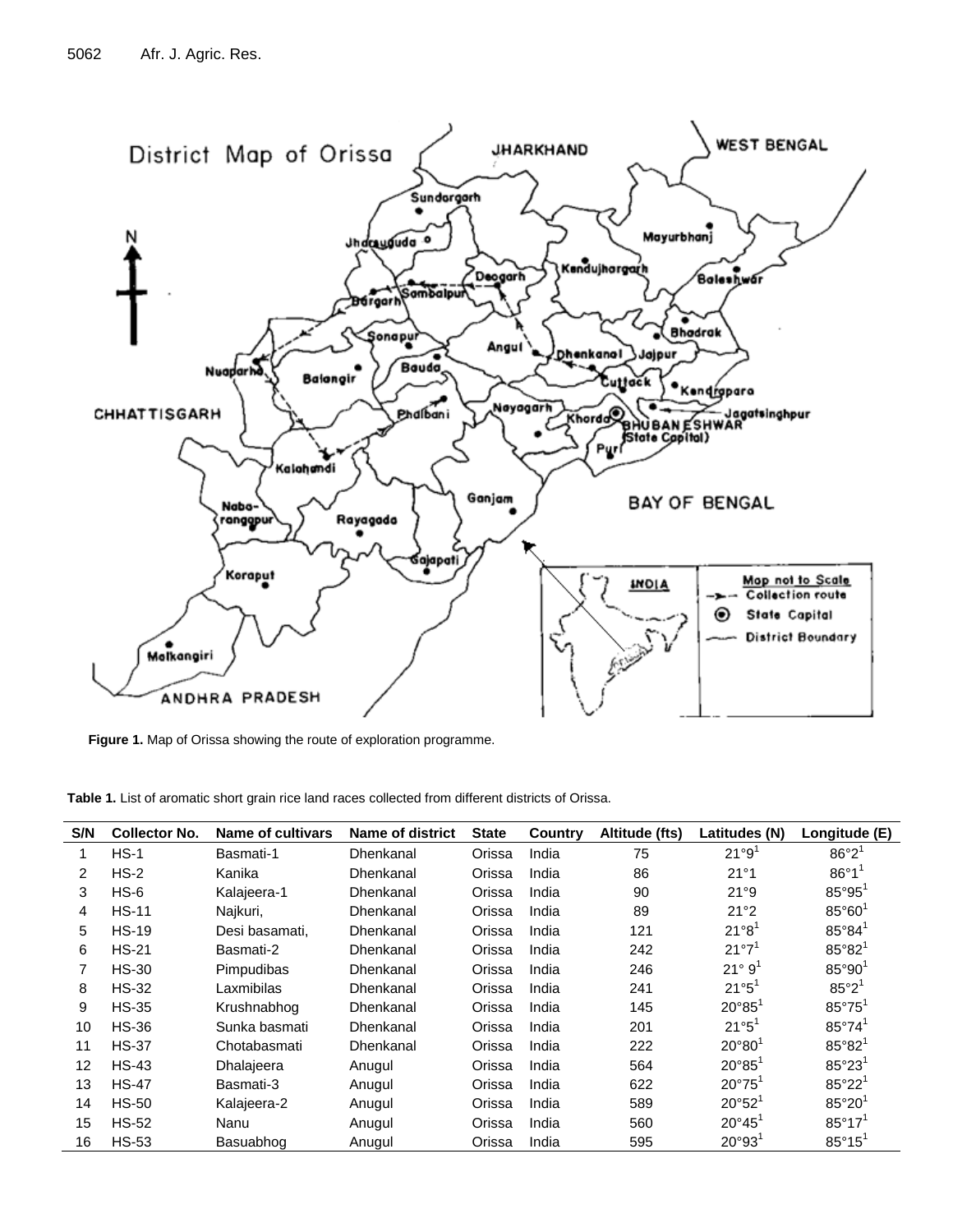|  | Table 1. Contd. |
|--|-----------------|
|  |                 |

| 17 | <b>HS-56</b>  | Ramachandrabhog, | Anugul        | Orissa | India | 598  | 20°861                 | 85°231                 |
|----|---------------|------------------|---------------|--------|-------|------|------------------------|------------------------|
| 18 | <b>HS-58</b>  | Gagandholi       | Anugul        | Orissa | India | 601  | 20°95 <sup>1</sup>     | 85°22 <sup>1</sup>     |
| 19 | <b>HS-63</b>  | Kapurkanti,      | Deogarh       | Orissa | India | 612  | 210301                 | $84^{\circ}43^{1}$     |
| 20 | <b>HS-71</b>  | Basanadhan       | Deogarh       | Orissa | India | 666  | 21°41'                 | $84^{\circ}44^{\circ}$ |
| 21 | <b>HS-72</b>  | Surguja          | Deogarh       | Orissa | India | 612  | 21°25 <sup>1</sup>     | $84^{\circ}42^{1}$     |
| 22 | <b>HS-73</b>  | Utkalballav      | Deogarh       | Orissa | India | 711  | 21°31 <sup>1</sup>     | $84^{\circ}40^{1}$     |
| 23 | <b>HS-75</b>  | Sakarchini,      | Deogarh       | Orissa | India | 725  | 21°52 <sup>1</sup>     | $84^{\circ}43^{1}$     |
| 24 | <b>HS-76</b>  | Anu              | Deogarh       | Orissa | India | 752  | 21°23 <sup>1</sup>     | $84^{\circ}43^{1}$     |
| 25 | <b>HS-78</b>  | Dubraj.          | Deogarh       | Orissa | India | 689  | 21°31 <sup>1</sup>     | $84^{\circ}41^{\circ}$ |
| 26 | <b>HS-79</b>  | Banspatri,       | Sambalpur     | Orissa | India | 134  | 21°171                 | 84°23 <sup>1</sup>     |
| 27 | <b>HS-80</b>  | Kalajeera-3      | Sambalpur     | Orissa | India | 231  | $21°25$ <sup>1</sup>   | 84°22 <sup>1</sup>     |
| 28 | <b>HS-81</b>  | Jaigundi,        | Sambalpur     | Orissa | India | 211  | $21^{\circ}15^{1}$     | 84°21 <sup>1</sup>     |
| 29 | <b>HS-83</b>  | Jubraj           | Sambalpur     | Orissa | India | 189  | 21°24 <sup>1</sup>     | 84°23 <sup>1</sup>     |
| 30 | <b>HS-85</b>  | Sorisophool      | Bargarh       | Orissa | India | 171  | 21°20 <sup>1</sup>     | 84°23 <sup>1</sup>     |
| 31 | <b>HS-87</b>  | Banspatri,       | Bargarh       | Orissa | India | 215  | 21°22 <sup>1</sup>     | $84°25$ <sup>1</sup>   |
| 32 | <b>HS-90</b>  | Bishnubhog,      | Bargarh       | Orissa | India | 201  | 21°231                 | 84°23 <sup>1</sup>     |
| 33 | <b>HS-91</b>  | Jaiphool         | Bargarh       | Orissa | India | 245  | $21°25$ <sup>1</sup>   | 84°24 <sup>1</sup>     |
| 34 | <b>HS-92</b>  | Kalajeera-4      | Bargarh       | Orissa | India | 301  | 21°20 <sup>1</sup>     | $84°25$ <sup>1</sup>   |
| 35 | <b>HS-98</b>  | Jabaphool        | Bargarh       | Orissa | India | 289  | 21°28 <sup>1</sup>     | 84°23 <sup>1</sup>     |
| 36 | <b>HS-102</b> | Nadiakora,       | Nuapada       | Orissa | India | 1200 | $20^{\circ}49^{\circ}$ | 83°57 <sup>1</sup>     |
| 37 | <b>HS-104</b> | Dubraj           | Nuapada       | Orissa | India | 1272 | 20°56 <sup>1</sup>     | 83°57 <sup>1</sup>     |
| 38 | <b>HS-105</b> | Kalkati,         | Nuapada       | Orissa | India | 1205 | 20°55 <sup>1</sup>     | $83°58^1$              |
| 39 | <b>HS-107</b> | Basmati-4        | Kalahandi     | Orissa | India | 1330 | 19°11 <sup>1</sup>     | 83°10 <sup>1</sup>     |
| 40 | <b>HS-109</b> | Kalkati,         | Kalahandi     | Orissa | India | 1335 | 19°25 <sup>1</sup>     | 83°12 <sup>1</sup>     |
| 41 | <b>HS-110</b> | Tulsibas,        | Kalahandi     | Orissa | India | 1412 | 19°24 <sup>1</sup>     | 83°23 <sup>1</sup>     |
| 42 | <b>HS-111</b> | Kalajeera-5      | Kalahandi     | Orissa | India | 1425 | 19°11 <sup>1</sup>     | $83^{\circ}10^{1}$     |
| 43 | <b>HS115</b>  | Sankarjeera,     | Kalahandi     | Orissa | India | 1435 | 19°11 <sup>1</sup>     | $83^{\circ}10^{1}$     |
| 44 | <b>HS-119</b> | Thakurabhog      | Kalahandi     | Orissa | India | 1436 | 19°12 <sup>1</sup>     | $83^{\circ}15^{1}$     |
| 45 | <b>HS-120</b> | Mohanbhog        | Kalahandi     | Orissa | India | 1415 | 19°12 <sup>1</sup>     | $83^{\circ}15^{1}$     |
| 46 | <b>HS 121</b> | Kalajeera-6      | Kalahandi     | Orissa | India | 1403 | 19°14 <sup>1</sup>     | $83^{\circ}15^{1}$     |
| 47 | <b>HS-122</b> | Maharaji         | Kalahandi     | Orissa | India | 1412 | 19°13 <sup>1</sup>     | $83^{\circ}10^{1}$     |
| 48 | <b>HS-127</b> | Mugjai           | Phulbani      | Orissa | India | 1600 | 20°36 <sup>1</sup>     | 83°34 <sup>1</sup>     |
| 49 | <b>HS-140</b> | Siresa           | Phulbani      | Orissa | India | 1625 | 20°36 <sup>1</sup>     | $83^{0}34^{1}$         |
| 50 | <b>HS142</b>  | <b>Bindli</b>    | Cuttack       | Orissa | India | 33   | 20°281                 | 85°54 <sup>1</sup>     |
| 51 | <b>HS144</b>  | Lalchandan       | Cuttack       | Orissa | India | 33   | 20°281                 | 85°54 <sup>1</sup>     |
| 52 | <b>HS145</b>  | IMP.Raskadam     | Cuttack       | Orissa | India | 33   | 20°29 <sup>1</sup>     | 85°55 <sup>1</sup>     |
| 53 | <b>HS148</b>  | Govindbhog       | Cuttack       | Orissa | India | 12   | $20^{\circ}16^{1}$     | 86°10 <sup>1</sup>     |
| 54 | <b>HS149</b>  | <b>Dhusara</b>   | Cuttack       | Orissa | India | 15   | $20^{\circ}16^{1}$     | 86°10 <sup>1</sup>     |
| 55 | <b>HS150</b>  | Atte             | Cuttack       | Orissa | India | 33   | $20^{\circ}16^{1}$     | $86^{\circ}10^{1}$     |
| 56 | Check         | Vasumati(check)  | CRRI, Cuttack | Orissa | India |      |                        |                        |
|    |               |                  |               |        |       |      |                        |                        |

Figure 2. The leaf length varied from 30.7 cm (Kanika) to 73.6 cm (Basuabhog) with mean of 54.5 cm. The leaf width varied from 0.56 cm (Kanika) to1.83 cm (Govindbhog) with mean of 1.1 cm. The culm height varied from 90.5 cm (Thakurbhog) to 184.4 cm (Jabaphool) indicating wide variability. All the landraces are tall except check. In all the cases, culm number is also high and ranged from 8.9 (Dhusara) to 20.0 (Vasumati). The panicle length varied from 22.2 cm (Bansaptri) to 32.06 cm (Kalajeera) with mean of 27.3

cm. Flag leaf is very important for preparation of food. Flag leaf length varied from 23.2 cm (Sankarjeera) to 66.0 cm(Siresa), which indicate wide variability. The 1000 grain weight is the key character for high yield and it varied from 9.5 g (Basmati) to 23.5 g (Maharaji). The panicle weight varied from 1.5 g (Dhalajeera) to 4.06 g (Jaigundi). Grains/panicle varied from 54 (Thakurbhog) to 206.6 (Anu) with mean of 131.65 showing very wide variability. All the landraces are having medium slender/short slender grain. The days to 50% flowering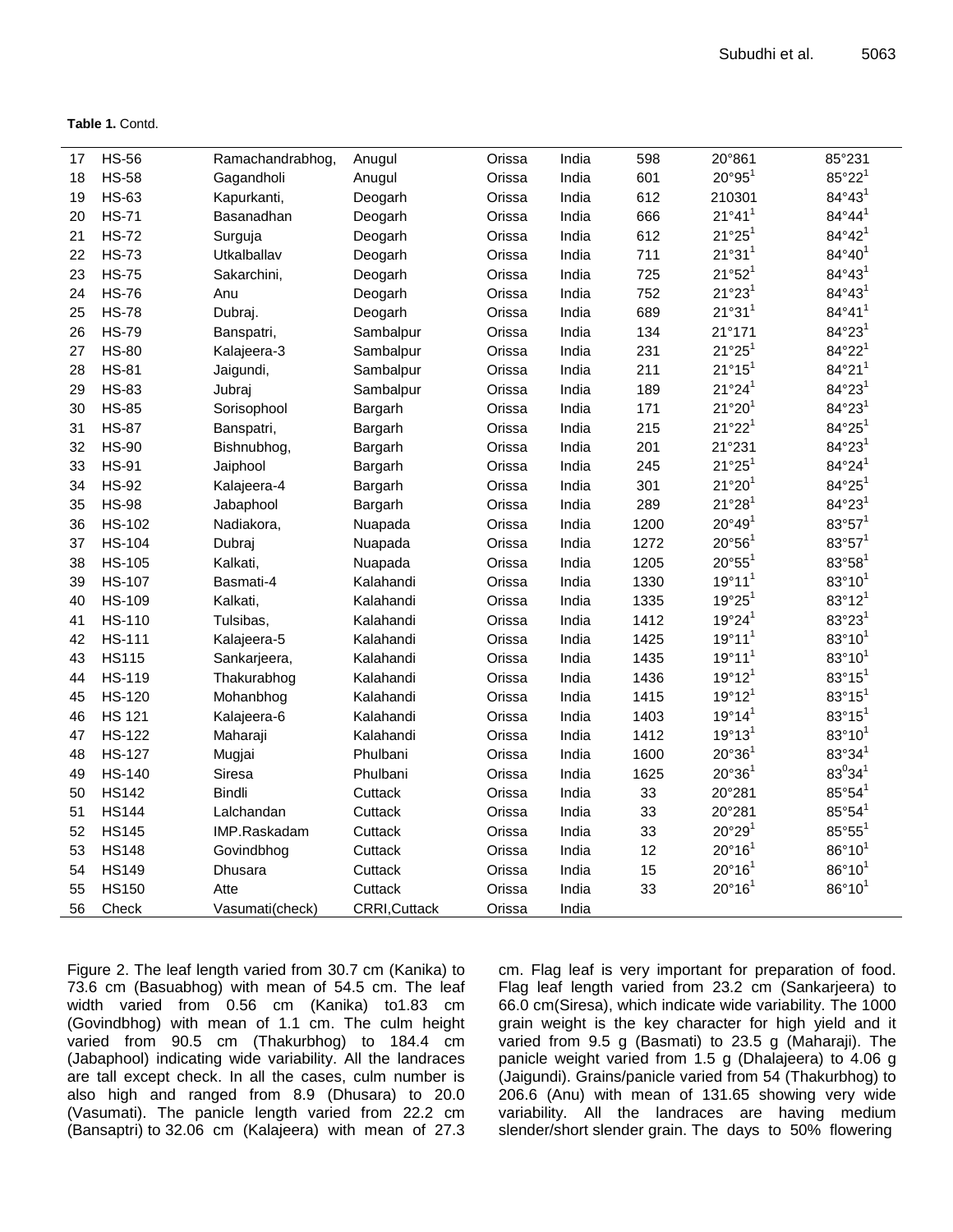| <b>Character</b>   | Sum of squares | Mean squares | <b>F-value</b> |
|--------------------|----------------|--------------|----------------|
| Leaf length        | 11103.52       | 201.882**    | 87.92          |
| Leaf width         | 7.83           | $0.142**$    | 155.86         |
| Ligule length      | 43.72          | $0.795**$    | 87.84          |
| Plant height       | 57200.16       | 1040.002**   | 159.24         |
| Culm number        | 744.30         | 13.532**     | 4.91           |
| Panicle length     | 780.12         | 14.184**     | 9.57           |
| Flag leaf length   | 11648.64       | 211.793**    | 120.73         |
| Flag leaf width    | 3.674          | $0.0668**$   | 86.18          |
| 1000grain weight   | 1307.96        | 23.781**     | 72.81          |
| Pancle weight      | 20.91          | $0.380**$    | 48.0           |
| Grains/panicle     | 120348.13      | 2188.147**   | 38.9           |
| Sterility %        | 8620.18        | 156.73*      | 12.60          |
| Grain length       | 114.38         | $2.079**$    | 44.25          |
| Grain breadth      | 7.51           | $0.1364**$   | 17.3           |
| <b>DFF</b>         | 20069.11       | 364.892**    | 669.77         |
| Single plant yield | 963.69         | $17.52*$     | 8.42           |

**Table 2.** Analysis of variance for 16 different morpho-agronomic characters.

\* and \*\*, Significant at 5 and 1% level, respectively.

**Table 3.** Range, mean, coefficient of variation (CV) and standard deviation (SD) for 16 different morpho-agronomic characters.

| <b>Character</b>       | Range           | Mean $\pm$ SE    | CV (%) | SD    |
|------------------------|-----------------|------------------|--------|-------|
| Leaf length (cm)       | $30.7 - 73.6$   | $54.5 \pm 1.07$  | 2.78   | 10.06 |
| Leaf width (cm)        | $0.56 - 1.83$   | $1.1 \pm 0.02$   | 2.72   | 0.26  |
| Ligule length (cm)     | $1.0 - 3.15$    | $2.11 \pm 0.06$  | 4.4    | 0.63  |
| Plant height (cm)      | $90.5 - 184.4$  | $148.6 \pm 1.8$  | 1.72   | 22.77 |
| Culm number            | $8.9 - 20.0$    | $13.2 \pm 1.2$   | 13.1   | 2.86  |
| Panicle length (cm)    | $22.15 - 32.06$ | $27.3 \pm 0.86$  | 4.4    | 2.78  |
| Flag leaf length (cm)  | $23.2 - 61.7$   | $37.9 \pm 0.93$  | 3.4    | 10.28 |
| Flag leaf width (cm)   | $0.9 - 1.76$    | $1.3 \pm 0.02$   | 2.1    | 0.18  |
| 1000grain weight (g)   | $9.5 - 23.5$    | $14.6 \pm 0.4$   | 3.9    | 3.4   |
| Pancle weight (g)      | $1.5 - 4.06$    | $2.17 \pm 0.06$  | 4.0    | 0.43  |
| Grains/panicle         | $54 - 20.66$    | $131.6 \pm 5.2$  | 5.6    | 33.35 |
| Sterility percentage   | $4.65 - 32.7$   | $15.98 \pm 3.52$ | 22.05  | 2.49  |
| Grain length (mm)      | $5.6 - 10.3$    | $6.7 \pm 0.15$   | 3.2    | 1.02  |
| Grain breadth (mm)     | $1.75 - 3.06$   | $2.3 \pm 0.6$    | 3.8    | 0.26  |
| DFF (days)             | $71 - 131.5$    | $118.9 \pm 0.52$ | 0.6    | 13.45 |
| Single plant yield (g) | $5.0 - 17.5$    | $10.12 \pm 1.44$ | 14.24  | 1.01  |

varied from 71 (Atte) to 131.5 (Krushnabhog). Most of the landraces are late duration. It is observed that Kalajeera is grown in all the districts of Orissa and is very popular among the farmers. The landrace Dubraj is also very popular in western Orissa and Chhattisgarh having good scent and quality. High coefficient of variation is observed in sterility percentage (22.05), followed by single plant yield (14.24). The donors for different characters are shown in Table 4.

#### **Frequency distribution**

The frequency distribution of qualitative characters is shown in Table 5. Frequency distribution for blade pubescence is intermediate (85.7%), pubescent (14.3%) and glabrous (0.0%). Blade color is green in 78.5% followed by pale green (19.6%). Basal leaf sheath colour is green in 78.5% followed by light purple (14.2%). Leaf angle is very important for photosynthesis but droopy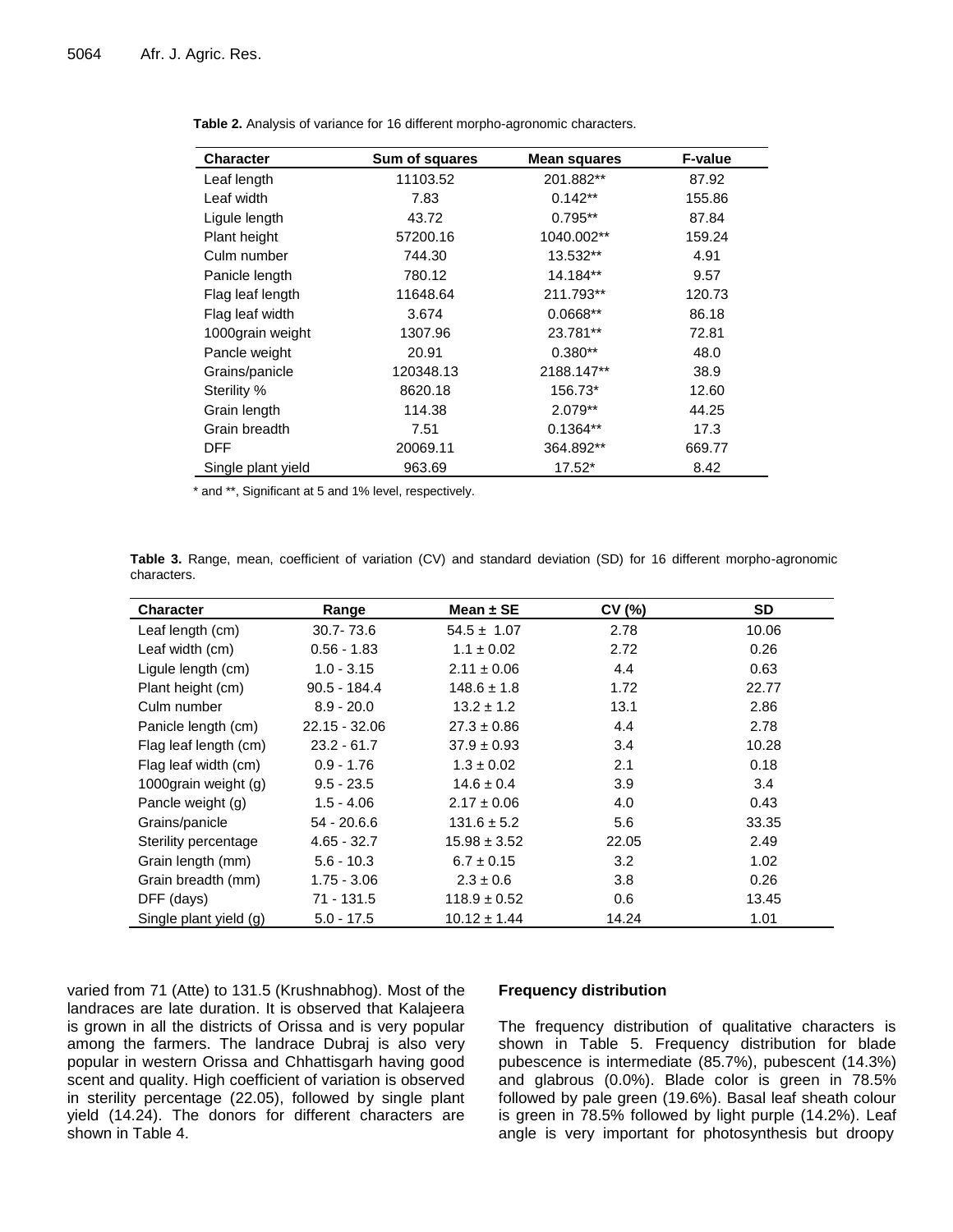

**Figure 2.** Frequency distribution for different quantitative characters.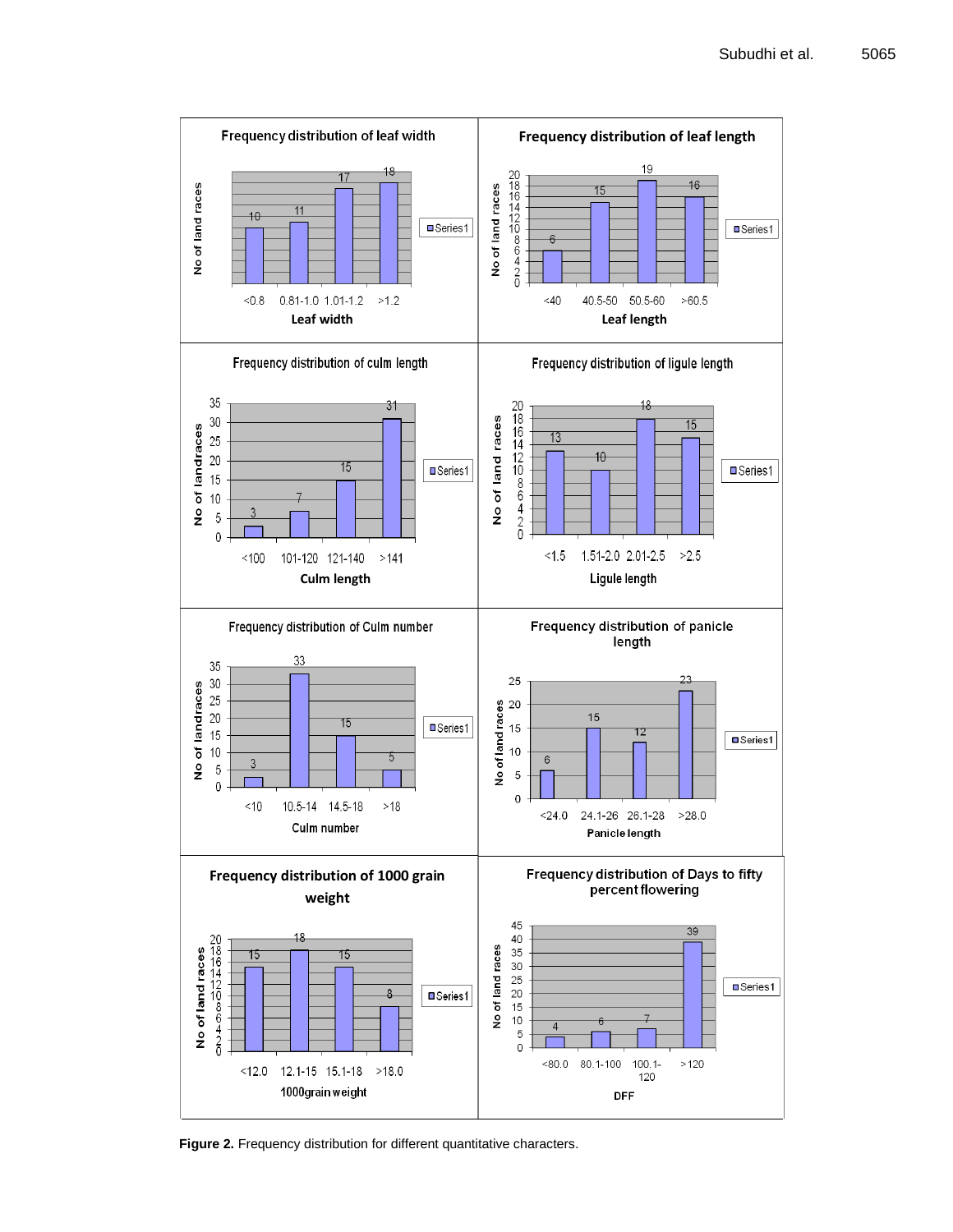| <b>Character</b>         | Value       | <b>Name of landraces</b>                                                                                                                        |
|--------------------------|-------------|-------------------------------------------------------------------------------------------------------------------------------------------------|
| Grain yield per plant    | > 13.0 g    | Basanadhan, Chhotbasmati, Pimpudibas, Najkuri, Basmati-3, Jaigundi, Kanika and<br>Bishnubhog                                                    |
| Fertility percentage     | >94.0%      | Basamti-1, Basmati-2, Basanadhan, Dubraj, Kalajeera-3, Jubraj, Basmati-4, Tulsibas and<br>Kalajeera-5                                           |
| Tiller number per plant  | $>15$       | Desibasmati, Basmati-1, Basumati-3, Kalajeera 2, Basuabhog, Kapurkanti, Surguja,<br>Baspatri, Kalajeera-3, Bansmati-4, kalajeera-6 and vasumati |
| Panicle length           | $> 30.0$ cm | Kalajeera-1, Pimpudibas, Basmati-1, Nanu, Utkalballav, Anu, Kalajeera-3, Jaiphool<br>and Kalajeera-4                                            |
| Panicle weight           | $> 2.5$ q   | Kalajeera-3, Jaigundi, Jubraj, Kalkati, Maharaji and Mugiai                                                                                     |
| Number of grains/panicle | >170        | Kalkati, Pimpudibas, Basanadhan, Sakarchini, Kalajeera-3 and Anu                                                                                |
| 1000 grain weight.       | $> 20.0$ g  | Gagandholi, Sorishphool, Kalajeera-4, Maharaji, Bindli and Atte                                                                                 |

**Table 5.** Percentage value and frequency distribution of morphological characters of aromatic short grain rice of Orissa.

| <b>Character</b>         | Quality        | No. of genotypes | Frequency (%) |
|--------------------------|----------------|------------------|---------------|
|                          | 1 Glabrous     | 0                | 0.0           |
| Blade pubescence         | 2 Intermediate | 48               | 85.7          |
|                          | 3 Pubescent    | 8                | 14.2          |
|                          |                |                  |               |
|                          | 1 Pale green   | 11               | 19.6          |
| Blade colour             | 2 Green        | 44               | 78.5          |
|                          | 3 Dark green   | 1                | 2.0           |
|                          | 1 Green        | 44               | 78.5          |
|                          | 2 Purpleline   | 4                | 7.0           |
| Basal leafs heath colour | 3 Light purple | 8                | 14.2          |
|                          | 4 Purple       | 0                | 0.0           |
|                          |                |                  |               |
|                          | 1 Erect        | 3                | 5.3           |
| Leaf angle               | 2 Intemediate  | 8                | 14.2          |
|                          | 3 Horizontal   | 10               | 17.0          |
|                          | 4 Droopy       | 35               | 62.0          |
|                          | 1 White        | 51               | 92.0          |
| Ligule colour            | 2 Purpleline   | 5                | 8.0           |
|                          | 3 Purple       | $\mathbf 0$      | 0.0           |
|                          |                |                  |               |
|                          | 1 Acute        | 0                | 0.0           |
| Ligule shape             | 2 Cleft        | 56               | 100           |
|                          | 3 Truncate     | 0                | 0.0           |
|                          |                | 18               | 32.0          |
|                          | 1 Light green  |                  |               |
| Collar colour            | 2 Green        | 38               | 68.0          |
|                          | 3 Purple       | $\mathbf 0$      | 0.0           |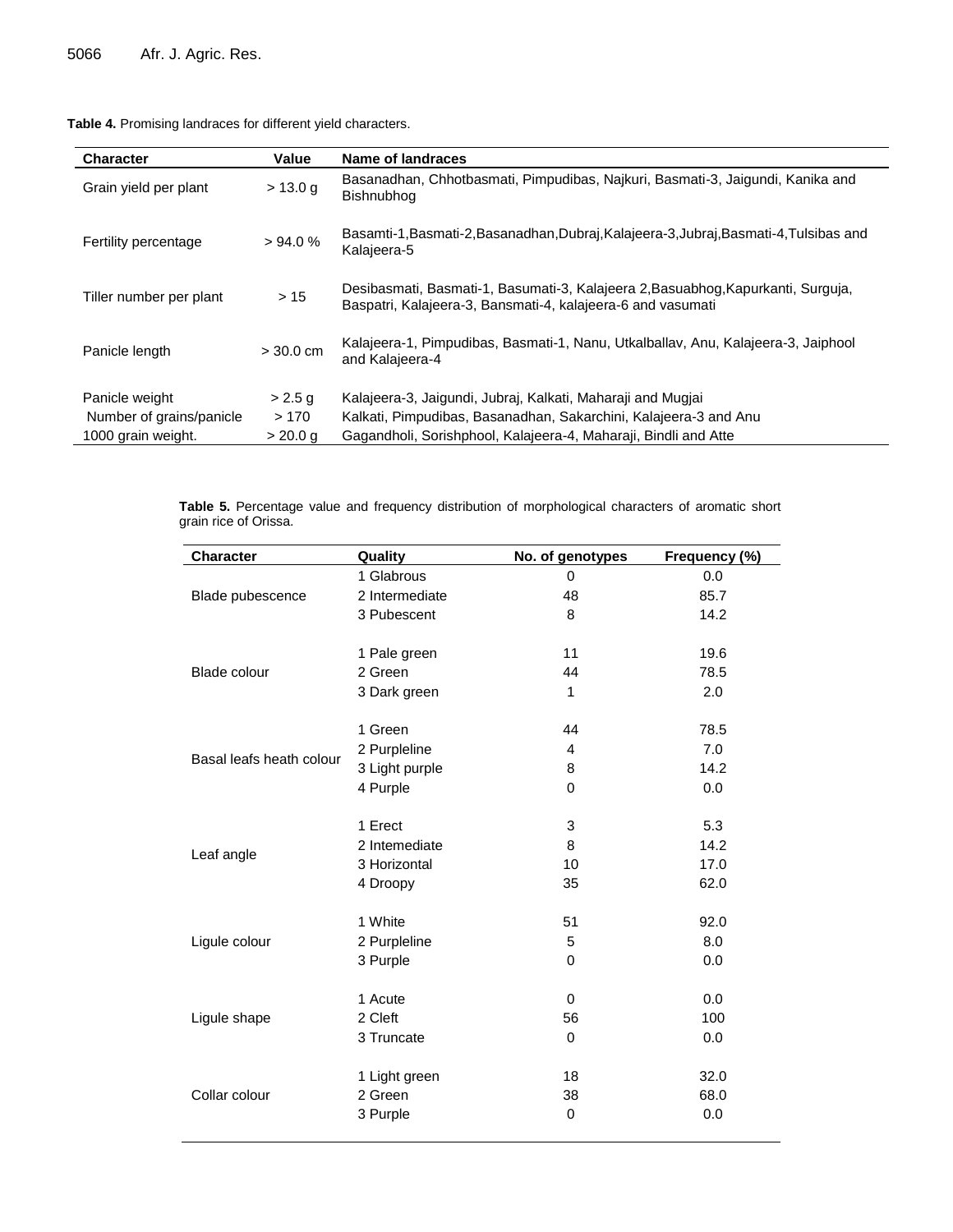| Table 5. contd. |  |  |  |
|-----------------|--|--|--|
|-----------------|--|--|--|

|                     | 1 Light green          | 22             | 40.0  |
|---------------------|------------------------|----------------|-------|
| Auricle colour      | 2 Green                | 34             | 60.0  |
|                     | 3 Purple               | 0              | 0.0   |
|                     |                        |                |       |
|                     | 1 Erect                | 9              | 16.0  |
| Culm angle          | 2 Intermediate         | 37             | 66.0  |
|                     | 3 Open                 | $\overline{7}$ | 12.0  |
|                     | 4 Spreading            | 3              | 6.0   |
|                     | 1Green                 | $\overline{7}$ | 12.0  |
|                     | 2 Light green          | 45             | 80.0  |
| Internode colour    | 3 Light gold           | 4              | 8.0   |
|                     | 4 Purple               | 0              | 0.0   |
|                     |                        |                |       |
|                     | 1 Strong               | $\overline{c}$ | 4.0   |
|                     | 2 Medium strong        | 5              | 9.0   |
| Culm strength       | 3 Intermediate         | 14             | 25.0  |
|                     | 7 Weak                 | 35             | 62.0  |
|                     | 9 Very weak            | 0              | 0.0   |
|                     | 1 Erect                | 5              | 9.0   |
|                     | 3 Intermediate         | 21             | 38.0  |
| Flag leaf angle     | 5 Hori                 | 25             | 44.0  |
|                     | 7 Droopy               | 5              | 9.0   |
|                     | 1 Com                  | 0              | 0.0   |
| Panicle type        | 5 Intermediate         | 5              | 9.0   |
|                     | 7 Open                 | 51             | 91.0  |
|                     |                        |                |       |
| Secondary branching | 1 Absent               | 2              | 4.0   |
|                     | 9 Present              | 54             | 96.0  |
|                     | 1 Well exserted        | 44             | 78.0  |
|                     | 3 Medium well exserted | 10             | 18.0  |
| Panicle exsertion   | 5 Just exserted        | 02             | 4.0   |
|                     | 7 Partially enclosed   | 0              | 0.0   |
|                     |                        |                |       |
| Panicle axis        | 1 Straight             | 51             | 91.0  |
|                     | 2 Drooping             | 5              | 9.0   |
|                     | 1 Absent               | 50             | 89.0  |
| Awn                 | 9 Present              | 6              | 11.0  |
|                     | 1 White                | 26             | 46.0  |
|                     | 2 Straw                | 18             | 32.0  |
| Apiculus colour     | 3 Brown                | 4              | 7.0   |
|                     | 4 Red                  | 5              | 8.0   |
|                     | 5 Purple               | 3              | $7.0$ |
|                     |                        |                |       |
|                     | 1 White                | 44             | 78.0  |
|                     | 2 Light green          | 3              | 5.0   |
| Stigma colour       | 3 Yellow               | 6              | 12.0  |
|                     | 4 Light purple         | 3              | 5.0   |
|                     | 5 Purple               | $\pmb{0}$      | 0.0   |